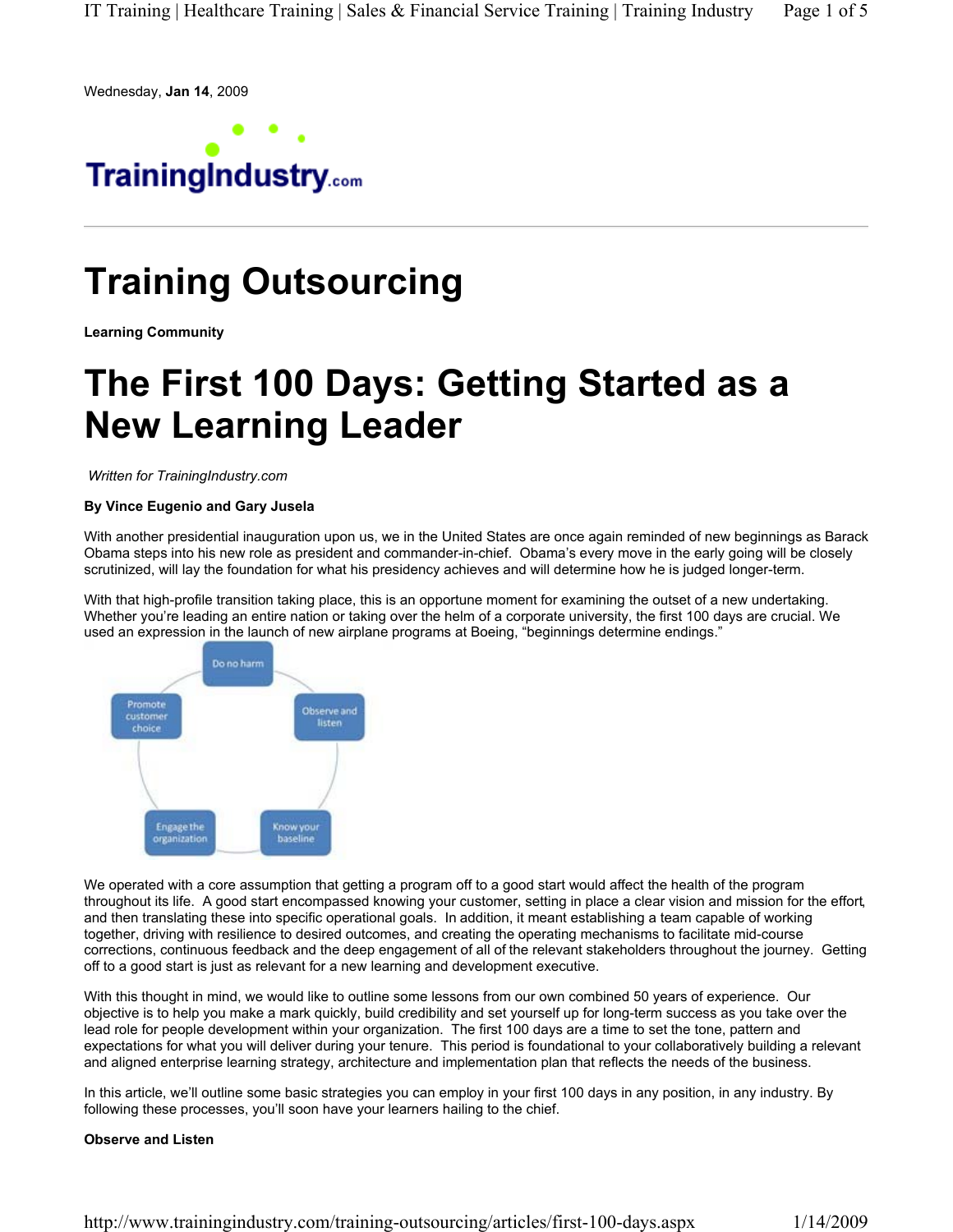Even before your first day of work, make it your business to learn anything you can about the organization, it's customers, competitors and the industry or environment within which it operates. Once you arrive, your first and most important task is to be a student. Not only are we responsible for facilitating the learning and development of others, we are obligated to serve as role models for active learning and full engagement ourselves. Our success is predicated upon doing this well. If a byproduct is that others come to observe our actions and apply our methods to their situations, so much the better.



The observation and listening phases of the transition is a very active process. As the founder of Randstad NV, the \$20 billion international staffing company is very fond of saying, you have two ears and one mouth for a reason: listen twice as much as you talk. Be visible; get out of your office and connect face to face with the real people who make the organization work. Get some early guidance from your boss and others who know the organization well, about who should be on your target list of early interviewees. You want to get out to meet at least one to two dozen influential leaders and specialists across the enterprise The key criterion for selecting the sample is that they be community influentials, that is, people whose opinions count more than average, who know the system and have the respect of others, and who have the intelligence and the independence of mind to give direct and candid observations.

Ask lots of question of these individuals such as:

- What is the health of the business?
- ! What differentiates winners from losers in the space in which your organization is competing?
- ! What are the obstacles you face in maximizing the performance of your business and people?
- How well is the learning function serving your needs? What can you do for them?
- What questions should you be asking?

 Document these findings back to them in the form of a "what I hear email." This will serve two purposes, both demonstrating that you listened and serving as a data archive to support subsequent planning.

Your objective is to learn as much as you can about the business and the specific learning opportunities for the different components and functions. And just as important, you are there to let people know who you are and to begin to create a relationship. The latter happens most effectively when you take the time and show passion that conveys genuine interest in what the selected individuals have to say. Listen also for who may have the energy, the conviction, and the organizational clout to serve as part of your learning governance process. It will be through the ongoing engagement of committed and credible leaders that you will gain the support necessary to sustain a systemic and high impact learning function.

#### **Give Customers Options**

You were hired for your experience and credentials and for what you can bring to this enterprise. This does not mean that you should enter with all of the answers. Rather, enter with questions and let your inquiry and intuitive capabilities guide you to the territory for high impact development. Start with the principle of *customer choice* as a foundation. You were hired to provide options, not absolutes. Your task is to ferret out the most important roles and topics for development and then let your executive council and/or governing board help you establish the right sequence of priorities.



The organization will want to be involved in helping you set your direction. By placing choice in the hands of your key customers (and through the creative learning architectures you will create, in the hands of all of your customers), you will build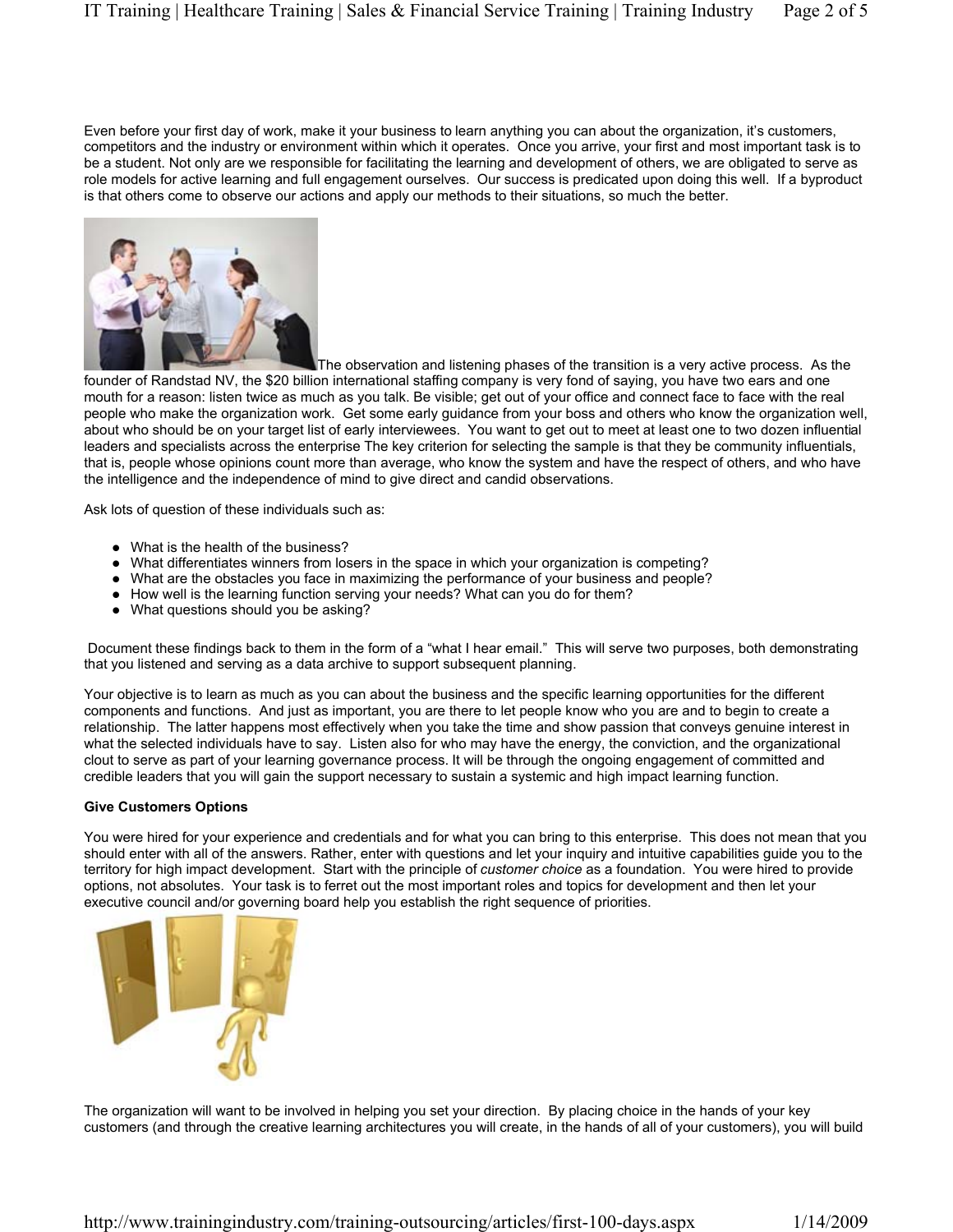ownership and allies for what you are there to do. This involvement will set the stage for you to have some early quick wins and make a real difference. These early wins will help you build momentum for the larger tasks that lie ahead.

Use what you learned in your data gathering and observations to begin to build a vision for what the learning function can be and needs to be in this setting. But as you set about to create this picture of the future, again engage the organization, create a design team from across functions and levels, and make those on your learning team part of the process. In everything you do, promote engagement and make sure that the agenda you are serving belongs to the constituents themselves.

#### **Engage the Leadership**

The new learning leader will be gaining a deeper perspective on performance improvement opportunities as they engage with employees from all levels across the organization. Take advantage of any data sources you can lay hands on, such as business unit performance metrics, analyst reports, annual reports, marketing plans, strategy documents, employee engagement surveys, or talent review data. You will begin to form your own point of view about what matters and where the opportunities lie.

From this analysis, you will face a significant two-fold challenge--what should you work on first and for whom? There will be great temptation and perhaps even pressure to quickly move toward action. While there may be some obvious low hanging fruit that can be harvested with relatively minimal effort, the savvy learning executive will make these choices only with the



thoughtful inclusion of key decision makers.

This is the time to set the stage for creating a learning governance structure. You will want to build on your early data gathering and assessment of stakeholders to identify a legitimate governing board. Such a body can serve as a control gate and give you the backing to say "no" to choices that fail to meet essential criteria of strategic relevance and affordability. Sometimes such governance is a natural product of the corporate budget process where decisions are brought to the highest leadership of the enterprise for review, discussion, modification and approval. In other cases, you will need to form your own critical constituency of key decision makers who can help you set priorities and, defend your decisions. As you form or engage with such a governing body, work to be broadly inclusive of not only the learning curriculum but of such topics as business strategy alignment, performance management, succession planning and organizational development. You will want to draw a circle large enough to assure that you are connected to the full scope of people and organization development activity critical to the organization's success.

The first 100 days will be a time to begin to establish the governing structure although it is unlikely, unless such a structure already exists, that you will have completed the structuring and staffing of such a body within these first three months. Nonetheless, in this early period be sure to use whatever structure you can as an interim solution to help you set and defend your initial priorities. This will pay great dividends in the months and years ahead. A more formal and permanent structure for such decision-making can be established in the next phase.

## **Know Your Baseline**

A key element of the new learning executive's success is having the ability to execute. Success in this regard depends on your credibility, financial resources and having a team that the organization sees as capable, visible, and relevant to the needs of the business. In the early going of your tenure you will want to take stock of both the products contained in your existing curricula as well as the people making up your team. A good way to begin to get a feel for where you are starting is engaging both your team and some of the executives you will be meeting in your early rounds of data gathering to review what exists and how both your products and members of your team are perceived.

Create a document with the help of your team that outlines all of the products and services currently being offered. Items identified can include your specific products or services by name, along with such details as executive sponsorship, business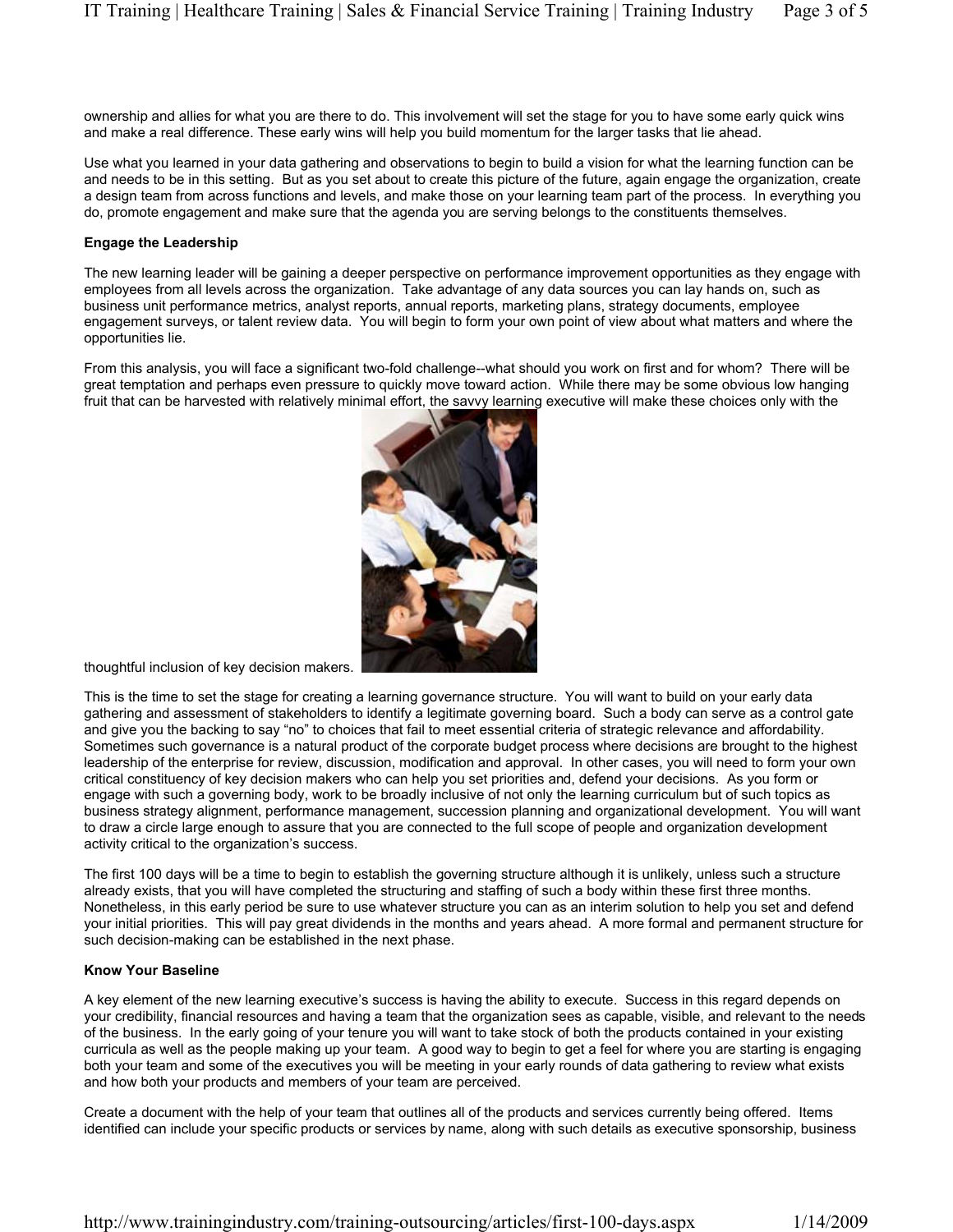initiative alignment, development and delivery costs, delivery methodology, offering frequency, delivery resources required, revision cycle, target audience and size, and evaluation metrics. This document will be shared internally within the learning team and with organization leaders as you seek feedback on learning function relevance and strategic alignment.



Often, this will be the first time that the executive leadership team will have seen a comprehensive review of what the learning organization has been doing, and how it aligns with what they are strategically seeking to accomplish. Engaging them in a discussion of the relevancy and focus of the existing portfolio is an important step in making them partners in learning governance, gaining senior sponsorship of learning initiatives and achieving an alignment of the learning portfolio to true business needs. This approach can provide an early win for the new learning leader by demonstrating a bias for listening and engagement, and a commitment to serving the highest priorities of the organization and its leaders in a way that will create real business results. You will also begin to identify opportunities to repurpose resources to their best and highest use.

The process will also enable you to begin to take stock of the members of your team as you engage with them on this activity and gain specific feedback from leaders across the enterprise. You will want to come to understand the role played by each of the members of your team, how they are allocating their time and how their key constituents view their contributions. Take the time also to understand your teams' development needs and career aspirations. Find out how the team works together and what systemic, structural or cultural factors affect their ability to create results. You will need to prepare yourself for developing and/or acquiring the talent you will need to deliver what the organization will expect of a high performing learning function.

## **Do No Harm**

Inevitably there are processes and curricula already in place, at least some of which are necessary for both day-to-day operational execution if not specific statutory compliance. Make sure that you quickly learn what you have within your basket of responsibilities. Find out who counts on you for what, and what you will need to do to keep the wheels on and rolling with regard to critical deliverables. Improvement can happen later. For the present, keep these mission critical functions operating up to the level of necessary excellence. Don't let a misstep in one of these domains tarnish your early campaign for relevance and impact on the most strategic items. And don't underestimate how important fundamental tactical or compliance content may itself be in the long run. There are constituencies for these offerings as well and you will want to assure them that you



have their interests at heart along with a broader range of commitments.

## **Build Upon the Foundation**

If the above is done well, you will be well on the way to; role modeling the behavior of a leader; better understanding the organization and its challenges; gaining visibility and credibility; developing relationships and gaining key allies; knowing your team and its capabilities; gaining some quick wins; and, consistent with the primary premise of the Six Sigma methodology, you will better be able to be fact-based and data-driven. These behaviors do not stop at the end of the first 100 days, but are foundational to you and your organization's success.